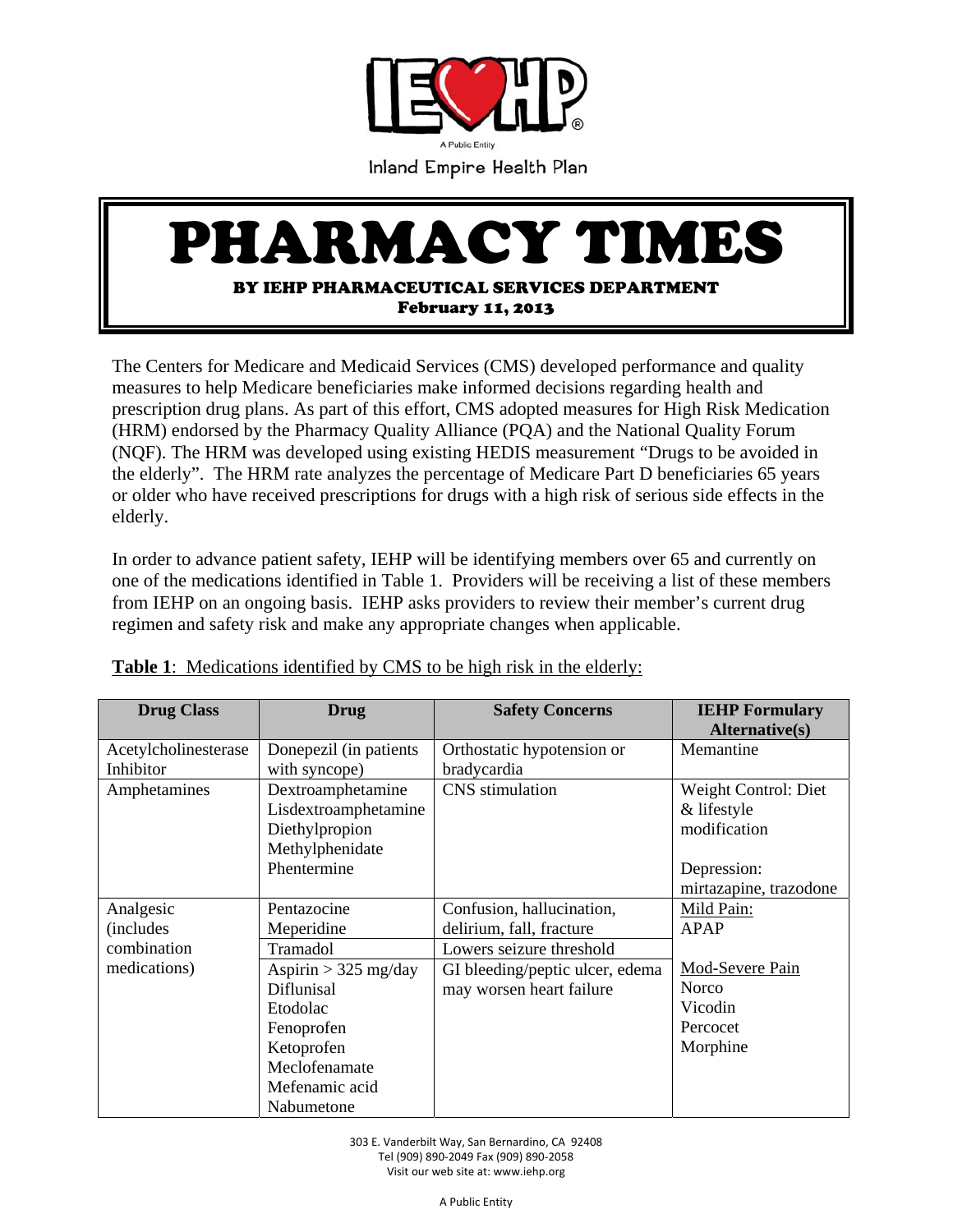|                                                                 | Naproxen<br>Piroxicam<br>Oxaprozin<br>Sulindac<br>Tolmetin<br>Ketorolac<br>Indomethacin<br>Meloxicam<br>Diclofenac                                                        |                                                                                                                                                                                                                                                                                                                                                                                                |                                                                                                       |
|-----------------------------------------------------------------|---------------------------------------------------------------------------------------------------------------------------------------------------------------------------|------------------------------------------------------------------------------------------------------------------------------------------------------------------------------------------------------------------------------------------------------------------------------------------------------------------------------------------------------------------------------------------------|-------------------------------------------------------------------------------------------------------|
| Anorexia                                                        | Megestrol                                                                                                                                                                 | Minimal effect on weight;<br>increases risk of thrombotic<br>events and possibly death                                                                                                                                                                                                                                                                                                         | Depends on origin                                                                                     |
| Anti-anxiety<br><i>(includes</i><br>combination<br>medications) | Aspirin/meprobamate<br>Meprobamate<br>Clorazepate<br>Chlordiazepoxide<br>Diazepam<br>Flurazepam<br>Alprazolam<br>Estazolam<br>Lorazepam<br>Oxazepam                       | Increased risk for delirium,<br>cognitive impairment,<br>dependence, sedation, falls,<br>fractures, respiratory depression<br>in COPD, syncope<br>Older adults have increased<br>sensitivity to benzodiazepines<br>and slower metabolism of long-<br>acting agents                                                                                                                             | Buspirone<br>SSRI, SNRI                                                                               |
| Antidepressants                                                 | Paroxetine<br>Amitriptyline<br>Clomipramine<br>Imipramine<br>Trimipramine<br>Doxepin $(>\,6mg/d)$                                                                         | Worsen delirium, worsen<br>urinary retention, worsen<br>cognitive impairment<br>Highly anticholinergic - greater<br>risk of dry mouth, confusion,<br>constipation, urinary retention;<br>orthostatic hypotension                                                                                                                                                                               | SSRI, mirtazepine,<br>buproprion,<br>nortriptyline,<br>trazodone,<br>desipramine, low dose<br>doxepin |
| Anti-emetics                                                    | Scopolamine<br>Trimethobenzamide<br>Metoclopramide<br>Prochlorperazine<br>Promethazine                                                                                    | Poor efficacy, extrapyramidal<br>side effects<br>Extrapyramidal side effects,<br>tardive dyskinesia<br>Cause or worsen delirium,<br>worsen constipation, cognitive<br>impairment, worsen<br>Parkinson's desease<br>Anticholinergic effects (e.g.,<br>confusion, dry mouth,<br>constipation), delirium,<br>cognitive impairment, worsen<br>Parkinson's disease, reduced<br>clearance in elderly | Ondansetron                                                                                           |
| Antihistamines<br><i>(includes)</i><br>combination<br>products) | First generation:<br>Brompheniramine<br>Carbinoxamine<br>Chlorpheniramine<br>Clemastine<br>Cyproheptadine<br>Dexbrompheniramine<br>Dexchlorpheniramine<br>Diphenhydramine | Highly anticholinergic – greater<br>risk of dry mouth, confusion,<br>constipation, urinary retention;<br>clearance reduced with<br>advanced age, tolerance may<br>develop if used as hypnotic                                                                                                                                                                                                  | Cetirizine, loratadine                                                                                |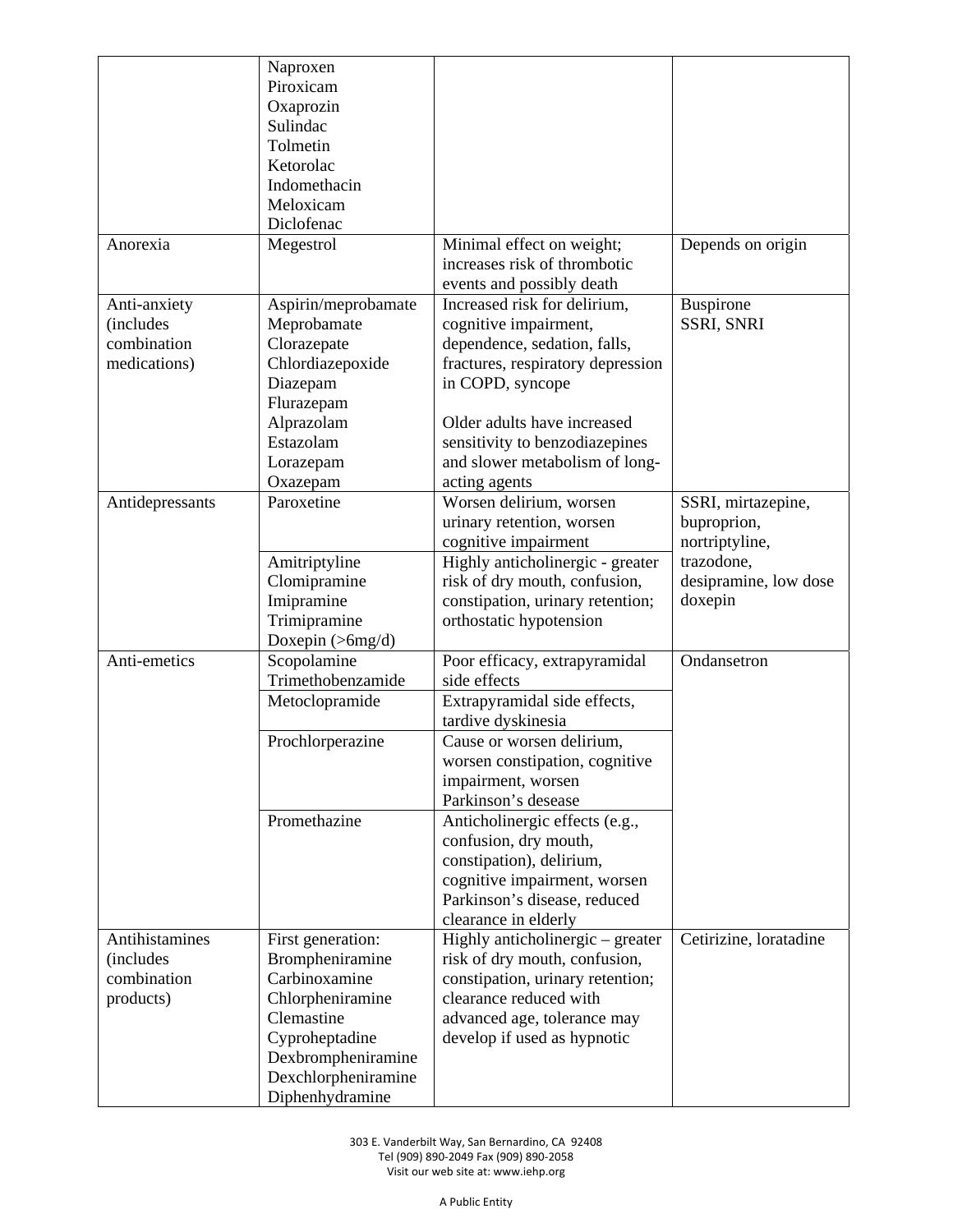|                         | (oral)<br>Doxylamine<br>Hydroxyzine<br>Promethazine<br>Triprolidine                                                                                 |                                                                                                                                                                                                                                    |                                                                                                                                             |
|-------------------------|-----------------------------------------------------------------------------------------------------------------------------------------------------|------------------------------------------------------------------------------------------------------------------------------------------------------------------------------------------------------------------------------------|---------------------------------------------------------------------------------------------------------------------------------------------|
| Antihypertensives       | Doxazosin<br>Prazosin<br>Terazosin<br>Clonidine<br>Guanfacine<br>Guanabenz<br>Methyldopa<br>Reserpine $(>0.1$ mg/d)<br>Nifedipine, short-<br>acting | High risk of orthostatic<br>hypotension, bradycardia, CNS<br>adverse effects<br>Nifedipine has risk of<br>precipitating myocardial<br>ischemia                                                                                     | Thiazides, ACE<br>inhibitors, ARB, beta-<br>blocker, calcium<br>channel blocker                                                             |
| Antiparkinson<br>agents | Benztropine<br>Trihexyphenidyl                                                                                                                      | Delirium, worsen cognitive<br>impairment, worsen<br>constipation, worsen urinary<br>retention; not recommended to<br>prevent antipsychotic-<br>associated extrapyramidal<br>effects; not very effective for<br>Parkinson's disease | Decrease antipsychotic<br>dose or discontinue;<br>atypical antipsychotic<br>(see antipsychotics<br>section, above, for<br>more information) |
| Antiplatelet            | Dipyridamole, oral<br>short-acting<br>Ticlopidine<br>Cilostazol                                                                                     | May cause orthostatic<br>hypotension; more effective and<br>safer alternatives available<br>May worsen heart failure                                                                                                               | Clopidogrel                                                                                                                                 |
| Antipsychotics          | Thioridazine<br>Mesoridazine<br>Chlorpromazine<br>Perphenazine<br>Clozapine<br>Olanzapine                                                           | Lower seizure threshold, CNS<br>side effects, increased<br>extrapyramidal side effects,<br>orthostatic hypotension                                                                                                                 | Risperidone<br>Quetiapine<br>Aripiprazole                                                                                                   |
| Antispasmodics          | Belladonna alkaloids<br>Dicyclomine<br>Hyoscyamine<br>Propantheline<br>Scopolamine<br>Clidinium-<br>chlordiazepoxide                                | Anticholinergic effects (e.g.,<br>confusion, dry mouth,<br>constipation, urinary retention),<br>delirium, questionable efficacy                                                                                                    | Chronic Constipation:<br>fiber, fluids, Miralax,<br>lactulose<br>Diarrhea: loperamide                                                       |
| <b>Cardiac Drugs</b>    | Amiodarone<br>Dronedarone                                                                                                                           | QT prolongation, hypo- or<br>hyperthyroidism, pulmonary<br>toxicity                                                                                                                                                                | Rate control preferred<br>for atrial fibrillation                                                                                           |
|                         | Dofetilide<br>Flecanide<br>Ibutilide<br>Procainamide<br>Propafenone<br>Quinidine<br>Sotalol                                                         | Rate control preferred over<br>rhythm control in elderly                                                                                                                                                                           |                                                                                                                                             |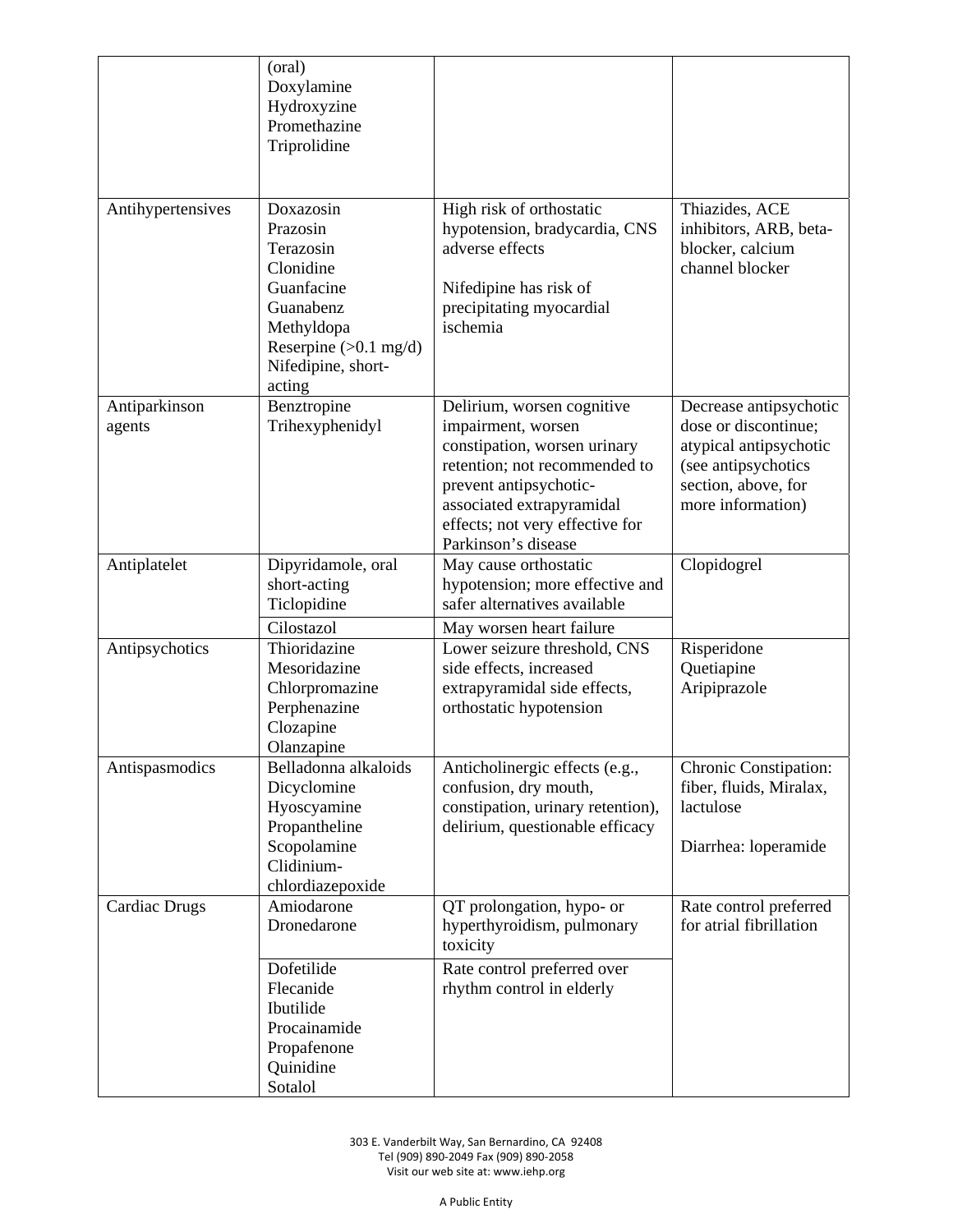| Digoxin $>125$<br>Slow renal clearance may lead<br>to toxicity; higher dosages<br>mcg/day<br>associated with no additional<br>benefit in heart failure<br>Spironolactone > 25<br>Higher risk of hyperkalemia in |  |
|-----------------------------------------------------------------------------------------------------------------------------------------------------------------------------------------------------------------|--|
|                                                                                                                                                                                                                 |  |
|                                                                                                                                                                                                                 |  |
|                                                                                                                                                                                                                 |  |
|                                                                                                                                                                                                                 |  |
| heart failure<br>mg/day                                                                                                                                                                                         |  |
| Chlorpropamide<br>Diabetic Drugs<br>Prolonged hypoglycemia,<br>Glimepiride, Glipizide<br><b>SIADH</b>                                                                                                           |  |
| <b>Avoid Glucotrol XL</b><br>Glyburide<br>Prolonged hypoglycemia<br>due to hypoglycemic                                                                                                                         |  |
| Sliding scale insulin<br>Higher risk of hypoglycemia<br>risk<br>without improvement in                                                                                                                          |  |
| hyperglycemia management<br>regardless of care setting                                                                                                                                                          |  |
| Evidence of carcinogenic<br>Hot flash: SSRI,<br>Hormones<br>Conjugated estrogens                                                                                                                                |  |
| Esterified estrogens<br>potential (breast and<br>gabapentin, non-drug                                                                                                                                           |  |
| Estropipate<br>endometrium)<br>therapy                                                                                                                                                                          |  |
| Topical and oral                                                                                                                                                                                                |  |
| estrogens<br>Lack of cardioprotective effect<br><b>Bone Density:</b>                                                                                                                                            |  |
| calcium, vitamin D,<br>and cognitive protection in<br>older women<br>alendronate                                                                                                                                |  |
| Low-dose intravaginal                                                                                                                                                                                           |  |
| estrogen for                                                                                                                                                                                                    |  |
| management of lower                                                                                                                                                                                             |  |
| UTIs, dyspareunia,                                                                                                                                                                                              |  |
| other vaginal                                                                                                                                                                                                   |  |
| symptoms                                                                                                                                                                                                        |  |
| Growth Hormone<br>Avoid unless for<br>Effect on body composition is                                                                                                                                             |  |
| small; associated with edema,<br>hormone replacement                                                                                                                                                            |  |
| arthralgia, gynecomastia,<br>after pituitary gland                                                                                                                                                              |  |
| removal                                                                                                                                                                                                         |  |
| impaired fasting glucose, carpal                                                                                                                                                                                |  |
| tunnel syndrome                                                                                                                                                                                                 |  |
| Potential for cardiac problems;<br>Avoid unless indicated<br>Testosterone                                                                                                                                       |  |
| contraindicated in men with<br>Methyltestosterone<br>for moderate to severe                                                                                                                                     |  |
| hypogonadism<br>prostate cancer                                                                                                                                                                                 |  |
| Desiccated thyroid<br>Concern for cardiac effects;<br>Levothyroxine<br>safer alternatives available                                                                                                             |  |
| Amobarbital<br>High rate of physical<br>Insomnia: non-<br>Hypnotics                                                                                                                                             |  |
| Butabarbital<br>dependence, tolerance,<br>pharmacologic                                                                                                                                                         |  |
| <b>Butalbital</b><br>delirium, risk of overdose,<br>therapy, low-dose                                                                                                                                           |  |
| Mephobarbital<br>(narrow therapeutic window)<br>trazodone, low-dose                                                                                                                                             |  |
| Pentobarbital<br>doxepin, short-term                                                                                                                                                                            |  |
| Phenobarbital<br>use of zolpidem,                                                                                                                                                                               |  |
| Secobarbital<br>zaleplon, ramelteon                                                                                                                                                                             |  |
| Cognitive impairment,<br>Temazepam                                                                                                                                                                              |  |
| Triazolam<br>delirium, unsteady gait,                                                                                                                                                                           |  |
|                                                                                                                                                                                                                 |  |
|                                                                                                                                                                                                                 |  |
| syncope, falls, accidents,<br>Diazepam<br>fractures                                                                                                                                                             |  |
| Flurazepam                                                                                                                                                                                                      |  |
| Quazepam<br>Tolerance occurs within 10<br>Chloral hydrate                                                                                                                                                       |  |
|                                                                                                                                                                                                                 |  |
| days; overdose can occur with<br>only 3 times recommended                                                                                                                                                       |  |